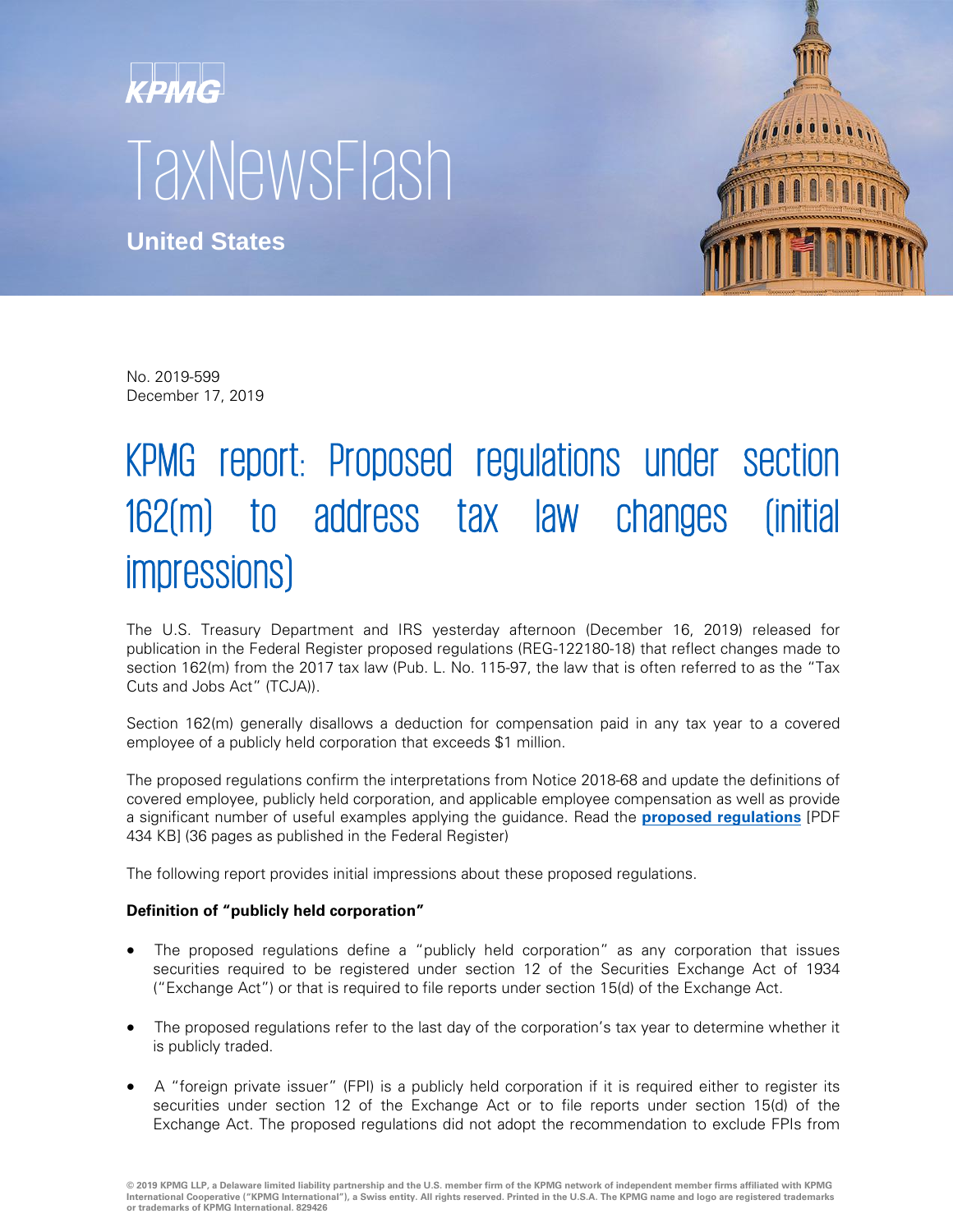section 162(m). However, the IRS requests comments on whether a safe harbor for the determination of the three highest paid individuals is appropriate for FPIs that are not required to disclose compensation of their officers on an individual basis in their home countries.

#### **Covered employee**

- The proposed regulations adopt the positions in Notice 2018-68. The three highest paid executive officers for the tax year are determined regardless of whether an executive officer is serving at the end of the tax year. The definition of "covered employee" is proposed to apply to tax years ending on or after September 10, 2018 (the publication date of Notice 2018-68).
- When the tax year and fiscal year do not end on the same date, the proposed regulations provide that the amount of compensation used to identify the three most highly compensated executive officers is determined with the SEC rules, but using the tax year end. The same analysis applies for short tax years.

Example: Public company uses a calendar year for fiscal year SEC reporting, but uses a tax year of July 1, 2019, through June 30, 2020. The three highest compensated executive officers are determined under the SEC rules as if the fiscal year ran from July 1, 2019, through June 30, 2020.

The proposed regulations provide that for a corporation having fiscal and tax years that do not end on the same date, the rule requiring the determination of the three most highly compensated executive officers to be made pursuant to SEC rules applies to tax years beginning on or after December 20, 2019 (date of publication in Federal Register).

#### **Predecessor corporation**

- The proposed regulations describe predecessor corporations in the context of four categories: (1) corporate reorganizations, (2) corporate divisions, (3) stock acquisitions, and (4) assets acquisitions; and include multiple examples of the application of the predecessor rules.
- The proposed regulations provide that a predecessor of a publicly held corporation includes a publicly held corporation that becomes privately held and then becomes publicly held again within 36 months of the due date of the return last filed as publicly held.
- The proposed regulations on defining predecessor corporation are proposed to apply to corporate transactions for which all events necessary for the transaction occur on or after December 20, 2019.
- The definition of the term predecessor corporation of a publicly held corporation applies to a privately held corporation that again becomes a publicly held corporation on or after December 20, 2019.
- Until the regulations are finalized, taxpayers can use the definition of predecessor in the proposed regulations or a reasonable good faith interpretation of the term. However, excluding a target corporation in the following situations would not be a reasonable good faith interpretation: (1) a publicly held target corporation the stock or assets of which are acquired by another publicly held corporation in a transaction to which section 381(a) applies; and (2) a publicly held target corporation at least 80% of the total voting power, and at least 80% of the total value of the stock of which is acquired by a publicly held acquiring corporation.

#### **Applicable employee remuneration**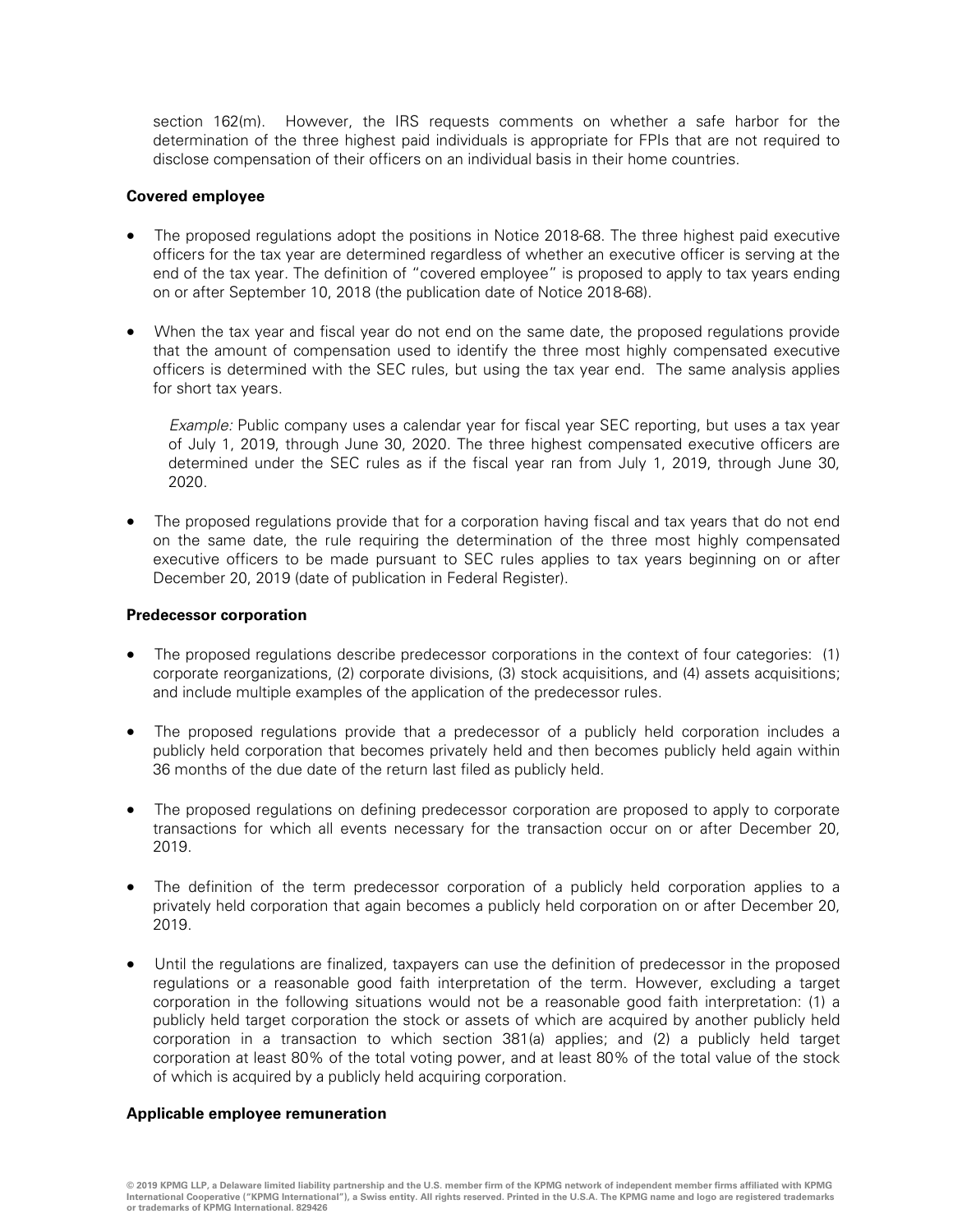- **Compensation for services in capacity other than executive officer:** A covered employee remains a covered employee after separation from service. If the covered employee returns to provide services to the publicly held corporation in any capacity—employee, director, or independent contractor—any deduction for compensation is subject to section 162(m). The proposed regulations did not adopt commentators' suggestions to limit applicable compensation to services provided as an executive officer.
- **Compensation paid by a partnership to a covered employee:** If a publicly held corporate partner is allocated a distributive share of the partnership's deduction for compensation paid by the partnership, the allocated distributive share is subject to section 162(m) even though the corporation did not pay the compensation to the covered employee. This position is contrary to four private letter rulings issued between 2006 and 2008 that allowed reasonable compensation to be paid from a lower-tiered partnership to partnership employees without affecting the section 162(m) deduction limitation.

In acknowledging that taxpayers have taken positions contrary to this new definition of compensation, the proposed regulations provide transition relief. This partnership provision is proposed to apply to any deduction for compensation that is otherwise allowable for a tax year ending on or after December 20, 2019. The definition of compensation does not apply to compensation paid pursuant to a written binding contract in effect on December 20, 2019, that is not materially modified after that date.

#### **Privately held corporations that become publicly held**

- The final regulations under Reg. section 1.162-27 provided an initial public offering (IPO) exception allowing a transition period under section 162(m) for company that becomes publicly traded. The proposed regulations do not provide a similar IPO exception.
- The proposed regulations provide that section  $162(m)$  applies to the deduction for any compensation otherwise deductible for the tax year ending on or after the date the corporation becomes publicly traded. A corporation is considered to become publicly held on the date that its registration statement becomes effective under either the Securities Act of 1933 or the Securities Exchange Act of 1934.
- The proposed rules on privately held corporations that become publicly held are proposed to apply to a corporation that becomes publicly held after December 20, 2019. A corporation that was not publicly held and then becomes publicly held on or before December 20, 2019, may rely on the transition relief as provided in Reg section 1.162-27(f)(1) until the earlier of the events provided in Reg. section 1.162-27(f)(2).

#### **Grandfathering rules**

- **Grandfathering:** The proposed regulations adopt the rules provided in Notice 2018-68, and grandfathering is allowed only to the extent that the corporation is obligated to pay under applicable law. Amounts paid that exceed the amount the corporation is obligated to pay under the written binding contract in effect on November 2, 2017, are subject to the expanded section 162(m) rules. The definition of written binding contract is proposed to apply to tax years ending on or after September 10, 2018.
- **No safe harbor:** The proposed regulations do not adopt a safe harbor for grandfathering. Despite requests of a safe harbor based on amounts accrued under GAAP, the proposed regulations do not adopt such safe harbor.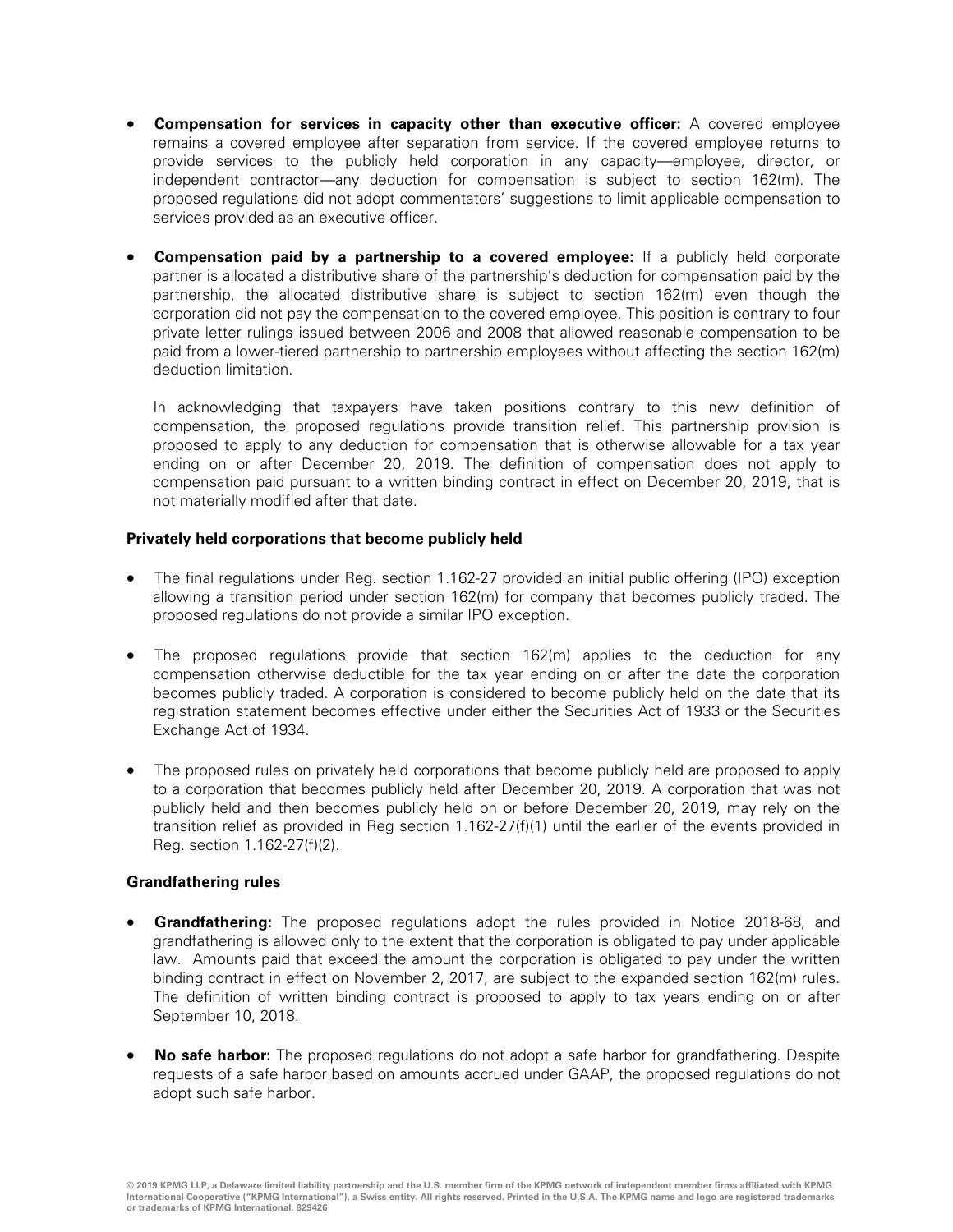**Discretion:** The proposed regulations acknowledge that compensation arrangements may provide a corporation with a greater negative discretion than applicable law permits. Negative discretion is only taken into account to the extent the corporation may exercise the negative discretion under applicable law. A corporation is not treated as having discretion because it has discretion to recover an amount if a condition occurs after the vesting and payment of the compensation and the occurrence are outside the corporation's control.

Example: A corporation permitted recovery of part of a bonus if the employee is convicted of a felony within three years. If the employee is not convicted, the amounts remains grandfathered. If the employee is convicted, the portion subject to recovery is not grandfathered.

- **Nonaccount balance plans:** The amount grandfathered is the amount the corporation is obligated to pay under applicable law on November 2, 2017.
- **Earnings:** The proposed regulations provide that earnings credited after November 2, 2017, on grandfathered amounts are grandfathered only if the corporation is obligated to pay the earnings under applicable law pursuant to a written binding contract in effect on November 2, 2017.
- **Severance agreements:** Severance payments can be grandfathered only if the amount of severance is based on compensation elements the employer is obligated to pay under the contract in effect on November 2, 2017. Each compensation element is analyzed separately. Further, if an employee remains employed as of November 2, 2017, only the amount the corporation would have been required to pay if the employee had been terminated as of November 2, 2017, is grandfathered.
- **Material modifications:** The proposed regulations generally adopt the definition of material modification used in Notice 2018-68. However, if amounts are paid to an employee under multiple contracts, the material modification of one contract does not automatically result in the material modification of the other contracts unless the modification affects the amounts payable under those other contracts. In addition, the proposed regulations provide that the modification of an equity award (restricted property, stock option, or stock appreciation right) or other compensation arrangement to accelerate vesting is not a material modification. The definition of material modification is proposed to apply to tax years ending on or after September 10, 2018.
- **Section 409A:** The rules under section 409A are to be modified to provide that a service recipient may delay the schedule payment of grandfathered amounts without delaying the payment of nongrandfathered amounts, and the delay of the grandfathered amounts is not treated as a subsequent deferral. Further, if a nonqualified deferred compensation arrangement is amended to remove the provision requiring the corporation to delay a payment if the corporation reasonable anticipates that the deduction would not be permitted under section 162(m), the amendment does not result in an impermissible acceleration and is not considered a material modification. The plan amendment must be made by December 31, 2020.

For more information, contact a tax professional in the Compensation and Benefits practice of KPMG's Washington National Tax:

Robert Delgado | +1 858 750 7133 | rdelgado@kpmg.com

Terri Stecher | +1 202 533 4830 | tstecher@kpmg.com

Gary Cvach | +1 202 533 3116 | gcvach@kpmg.com

Erinn Madden | +1 202 533 3757 | erinnmadden@kpmg.com